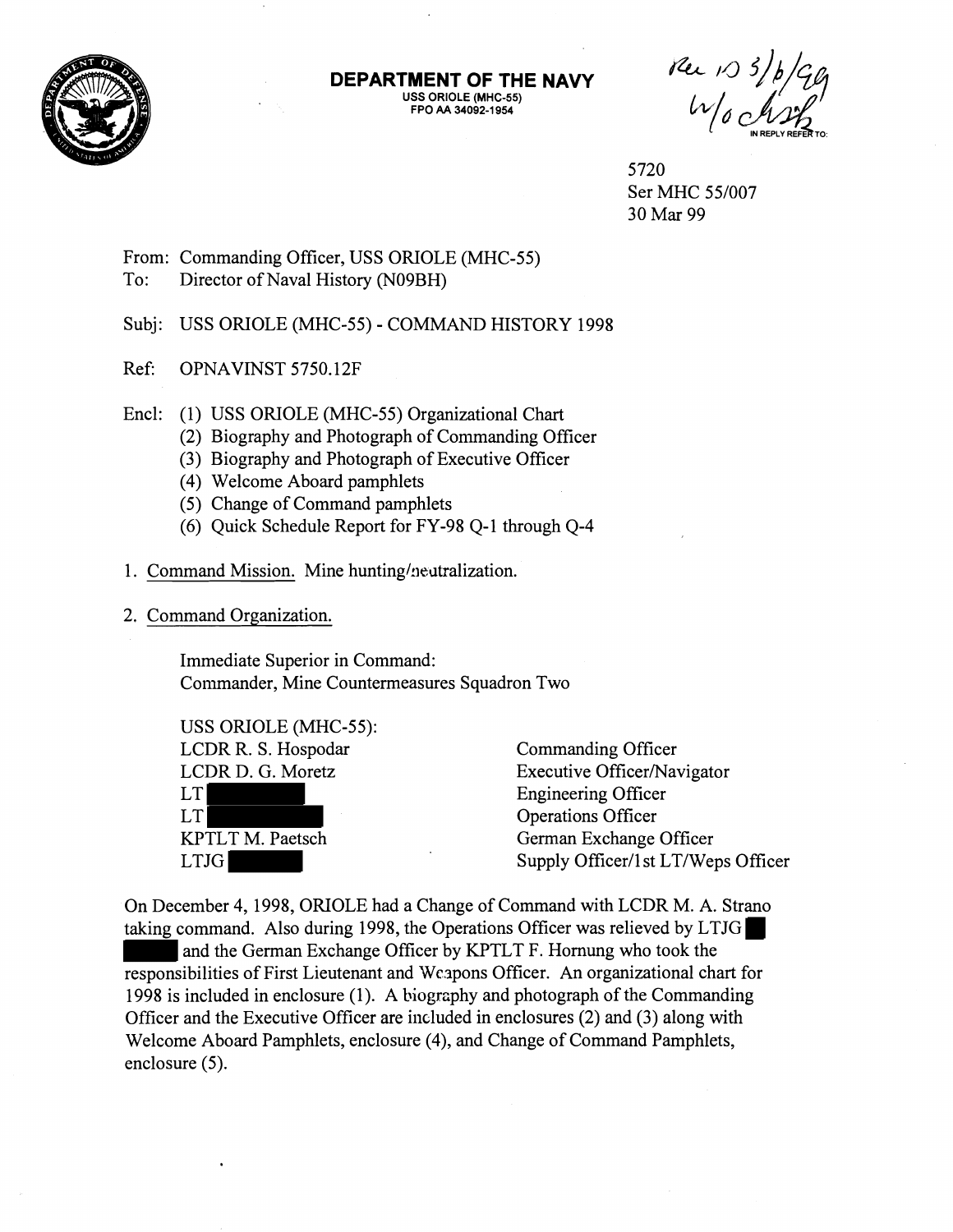## Subj: USS ORIOLE (MHC-55) - COMMAND HISTORY 1998

#### 3. Mission Accomplishment.

ORIOLE is the most technologically advanced mine warship ever built. We consistently achieve excellence in all missions through sound doctrine, careful and thorough planning, quality training, personal dedication and professionalism. The mine hunter of choice, she has performed extremely well in several Mine Hunting Exercises throughout the year. Her operational schedule and achievements speak for themselves. ORIOLE does everything with class and is a great ship in which to sail.

#### 4. Major Chronological Events.

## January:

30 Successfully completed a Diesel Engine Inspection on NR2 MPDE.

## February:

- 07-08 ORIOLE deployed 14 practice mine shapes for an upcoming Gulf of Mexico Exercise (GOMEX) and to re-seed the Afloat Training Group (ATG) practice fields. This was the first time this had ever been attempted by an MHC. Planning and execution for this evolution was significant, involving detailed weight and moment calculations to determine optimum deck placement and order of offload to coordinate the placement and release of the mine shape at the desired location. This extensive task was flawlessly completed on time despite less than optimum weather conditions, due to the professionalism of the bridge teams, deck crew and damage control personnel.
	- 16-18 During a port visit in Mobile, AL for Mardi Gras, ORIOLE moored unassisted along side USS Samuel Morrison, making the first MHCIFFG nesting. Throughout the stay, the crew hosted tours for over 1,600 visitors.

#### March:

- 05 Received the 1997 CNSL Battle Efficiency Award for COMCMRON Two, including the Engineering "E", Communications "E", Logistics "E", and Maritime "E".
- 09 Commenced a Planned Maintenance Availability in South Texas Ship Repair, Aransas Pass, TX. Some major highlights were installation of a new line shaft coupling and engine modifications, installation of the AN/OE-82 and Mini-DAMA SATCOM systems, refurbishment of the Multi-purpose Crane, anti-shock modifications, and an up-grade to the Ammunitions Handling Hoist.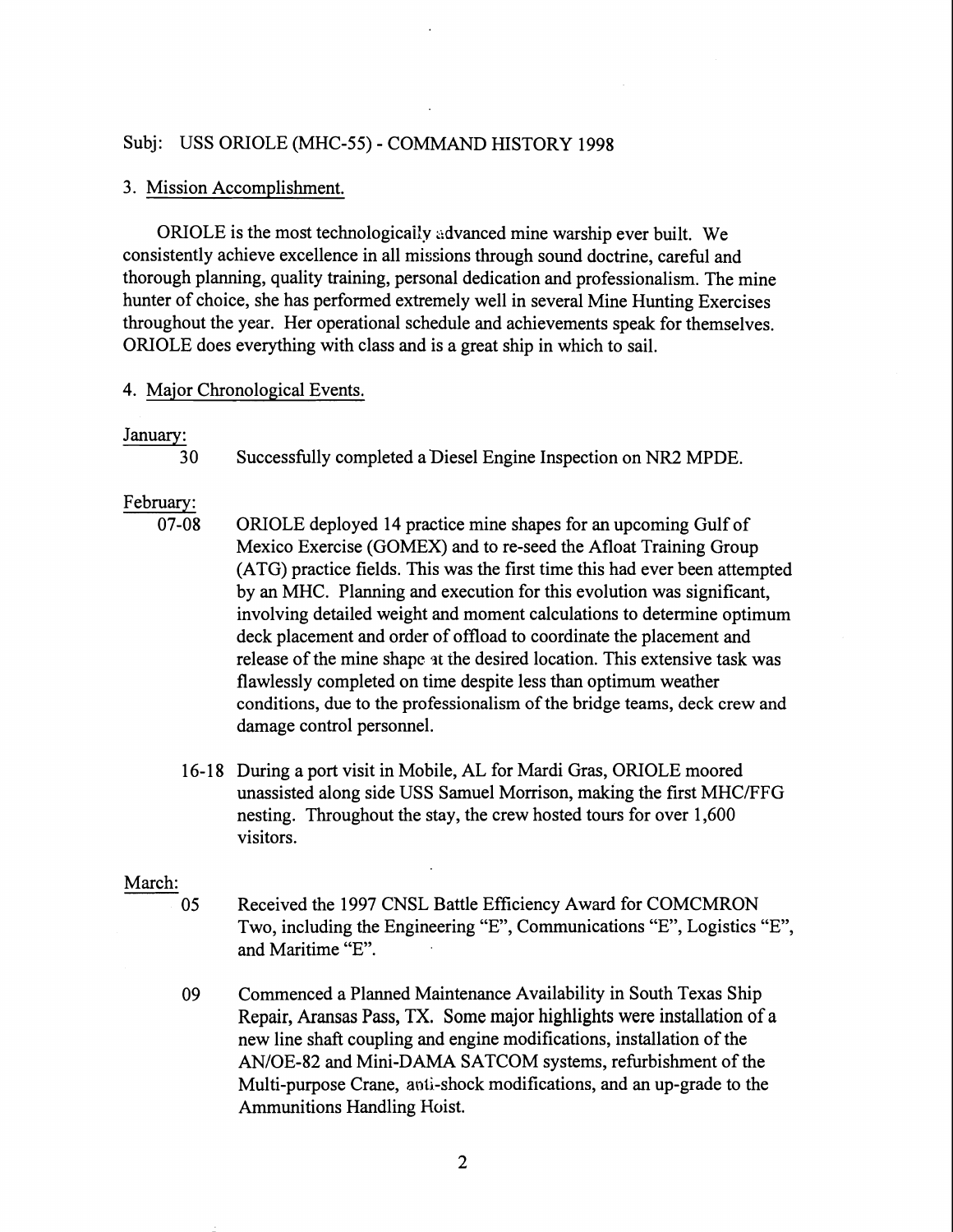## Subj: USS ORIOLE (MHC-55) - COMMAND HISTORY 1998

April: Continued work during PMA.

# May:

- 08 ORIOLE passed a CMS inspection conducted by COMINEWARCOM. Completed PMA.
- 12-15 Passed Dock and Sea trials.
- 15- 19 ORIOLE proceeded directly to GOMEX 98- 1 after completing her PMA sea trials. This was quite an accomplishment considering the ship had been in an industrial environment at South Texas Ship Repair since 09 March 1998. During the exercise, seven of ten mines were detected plus an additional six mines from a previous exercise. Following emergent repairs to the SQQ-32 classify array, ORIOLE was credited with detection, re-acquisition and neutralization of four mines.

#### June:

- 01 Entered Intermediate Maintenance Availability for engine calibration.
- 04 An ISIC Navigational Certification was completed. Scores achieved: 86 for Rules of the Road, 94 for administration, and a score of 90 for the underway evaluation. Final average score of 90 overall.
- 12 Completed Intermediate Maintenance Availability.

#### 19- 09 July

During HUNTEX 98, ORIOLE completed advanced mine hunting training in Panama City, FL and served as the Task Group Commander of three SMCM units, an assignment never before accomplished by an MHC class ship.

# July:

24 Successfully completed CART I1 and was recommended for an accelerated Engineering Certification (ECERT) by the Propulsion Examination Board (PEB) and to waiver TSTA I inport phase by ATG.

#### August:

11 Completed the Annual Inspection of NATO Secret Control Point conducted by COMINEWARCOM's Physical Security Specialist.

## September:

04-10 LCDR D. G. Moretz acted as Commanding Officer.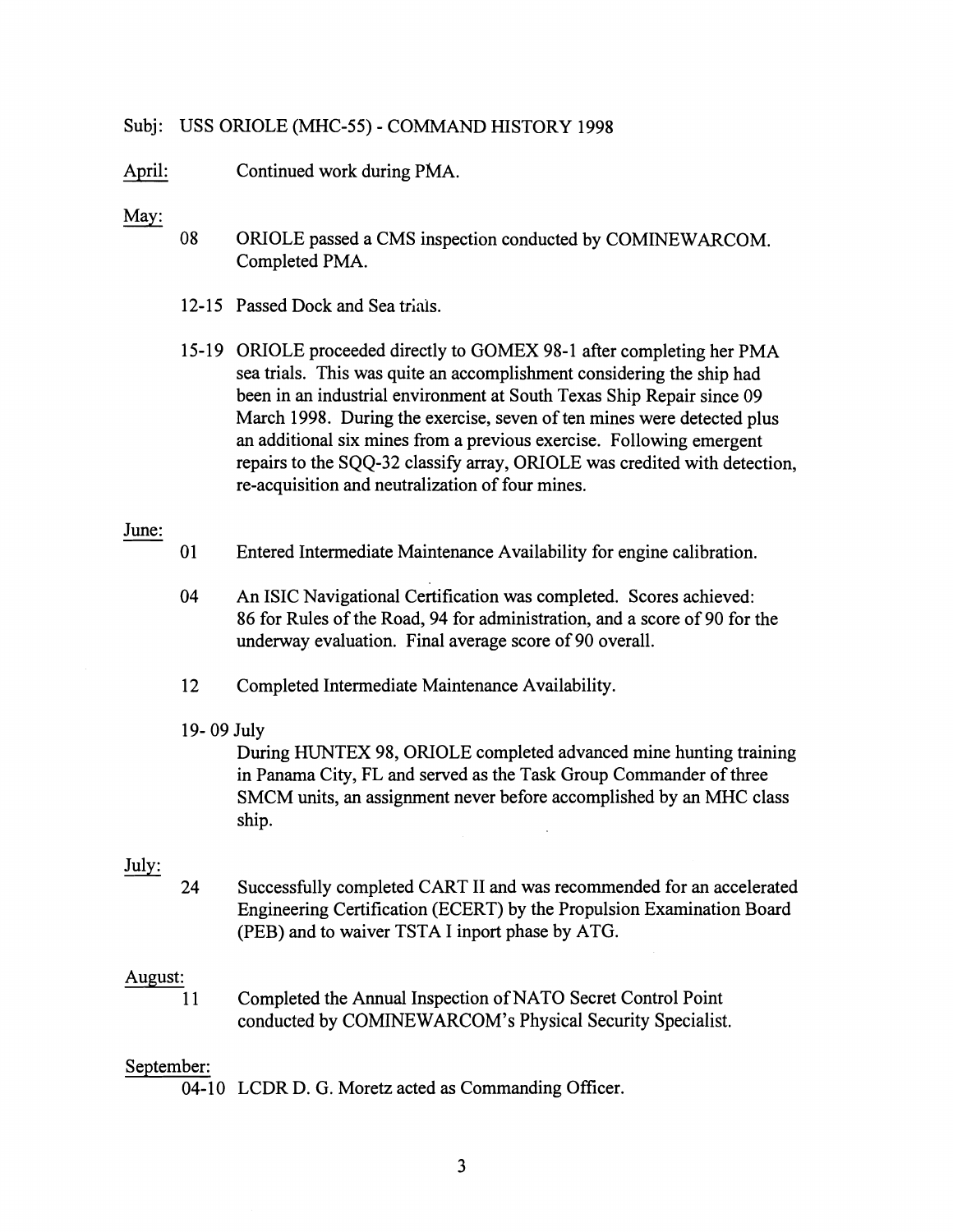- Subj: USS ORIOLE (MHC-55) COMMAND HISTORY 1998
- 15 Successfully completed an accelerated ECERT conducted by PEB.
- 17 ORIOLE received her Engineering and Fire Fighting Certifications during TSTA I1 ETG, with 25 of 26 drills rated satisfactory. A full power demonstration was conducted with all phases showing satisfactory results.
- 25-30 Performed as the MCM Commander's Command and Control Platform during the ENTERPRISE Battle Group Joint Fleet Exercise. First time an MHC performed this mission.

## October:

# November:

| 14              | were baptized. The<br>and<br>ceremony was held on the ship's forecastle with the traditional use of the<br>ship's bell as the blessed basin. |
|-----------------|----------------------------------------------------------------------------------------------------------------------------------------------|
| 15              | Started extended RAV.                                                                                                                        |
| 25              | ORIOLE successfully completed the CCC-27-SF Communication<br>Assessment as part of the Communication Exercise Evaluation.                    |
| December:<br>04 | Change of Command.                                                                                                                           |
| 08              | Successfully completed Communications Readiness Certification.                                                                               |

Enclosure *(6)* was submitted for additional schedule and port visit information.

ditional schedule and port visit info<br> *M.h. STRANO*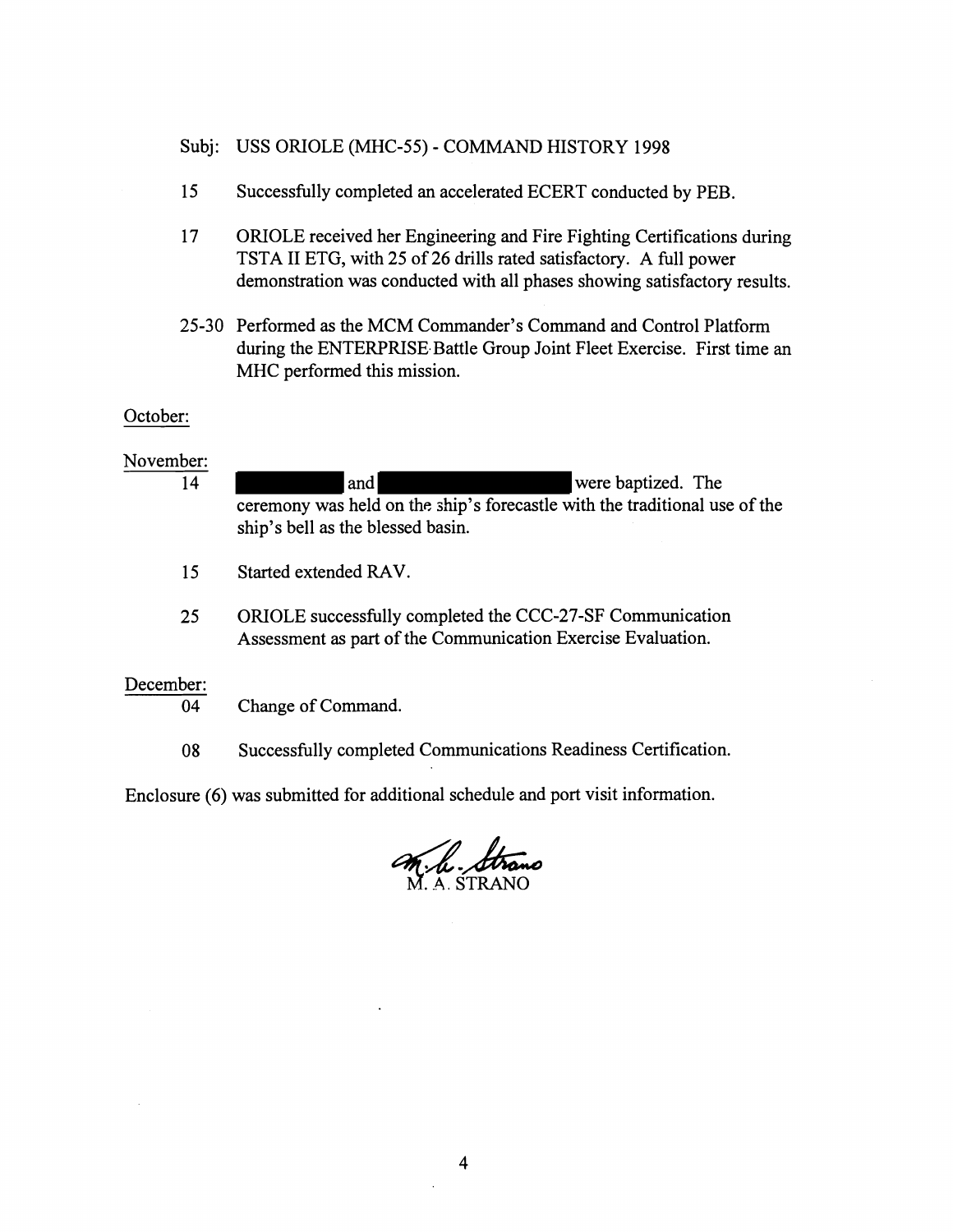ORIOLEINST **3** 120.1B **3 Apr 96** 

#### **SHIPBOARD ORGANIZATION**

 $\zeta$ 



|                                             |                                          | <b>EXECUTIVE DEPARTMENT</b>                    |                                                                            |
|---------------------------------------------|------------------------------------------|------------------------------------------------|----------------------------------------------------------------------------|
| ⊷                                           |                                          | XO                                             |                                                                            |
| MH <sub>01</sub><br><b>MEDICAL</b><br>(HMC) | XX01<br><b>SHIP'S SECRETARY</b><br>(YN1) | NN <sub>01</sub><br><b>NAVIGATION</b><br>(QM1) | <b>VARIOUS EXECUTIVE</b><br><b>ASSTISTANTS</b><br>(AS PER ORIOLENOTE 5400) |

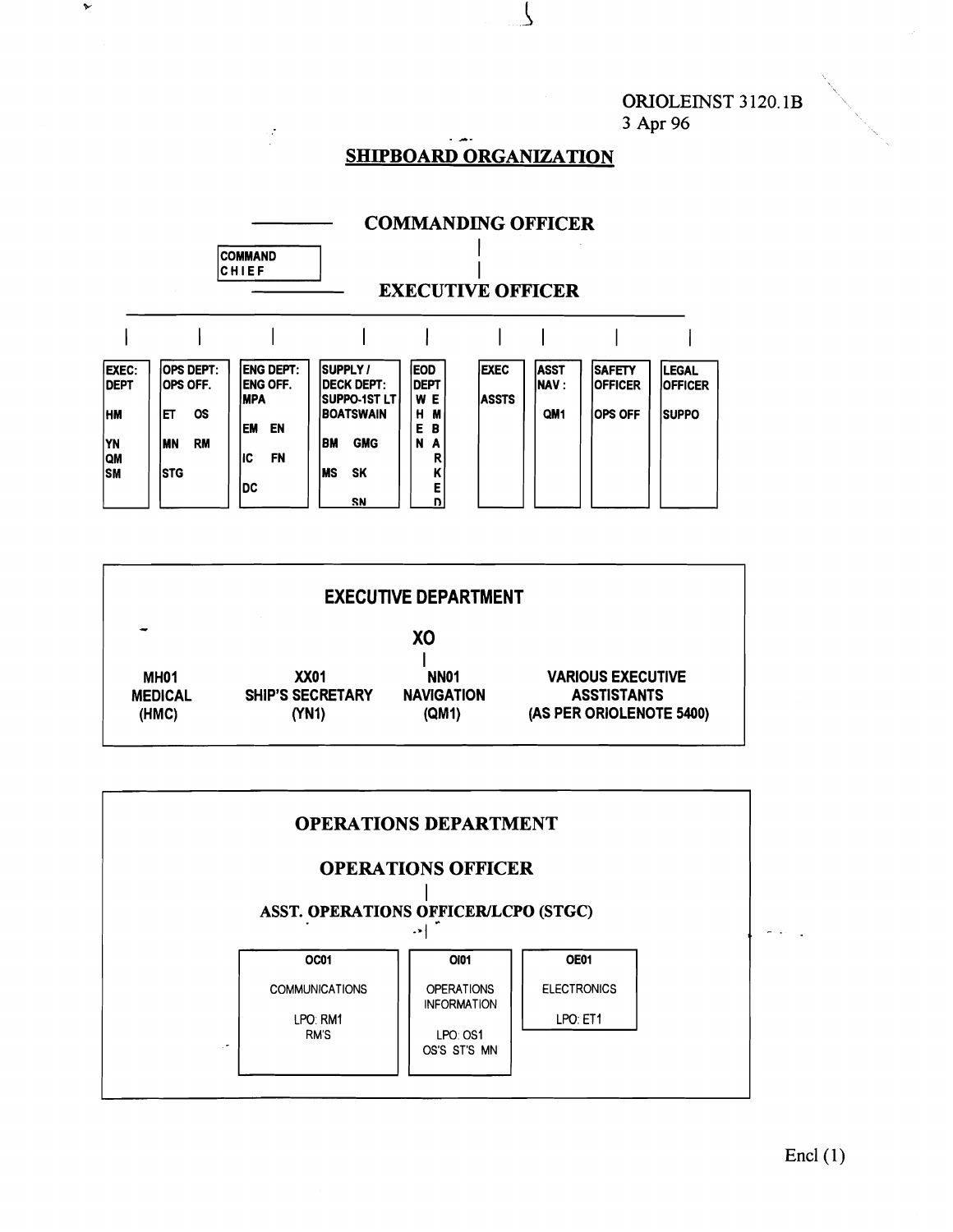# **ORIOLEINST 3** 120.1B

**3 Apr 96** - **&.** 

 $\sim$ 



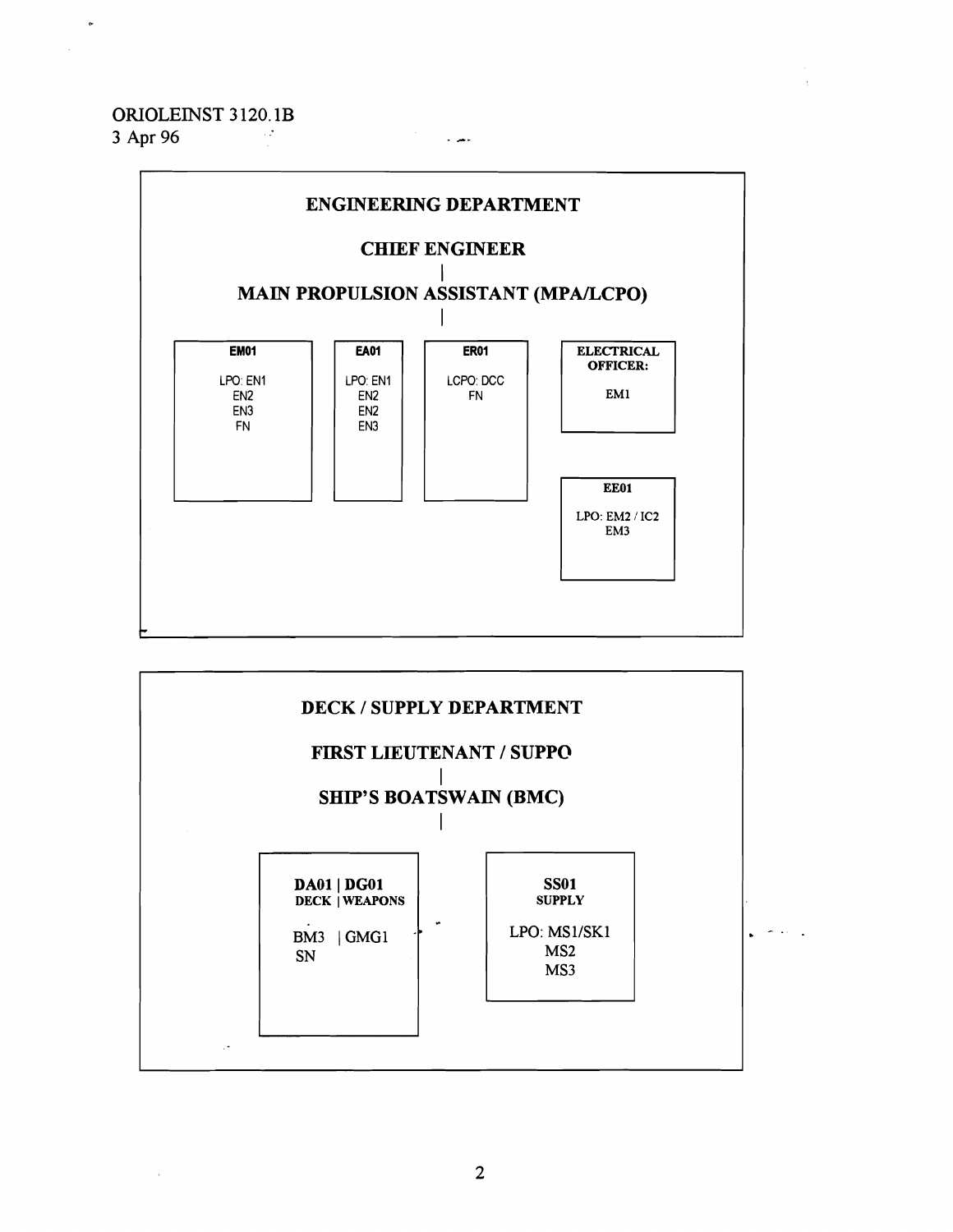## ORIOLErNST **3** 120. **lB**

المواجه  $\ddot{\phantom{1}}$ 

## **3 Apr 96**

| <b>OPS</b><br><b>ENGINEERING</b><br><b>DECK / SUPPLY</b><br><b>EXEC / MED</b><br>IOS1 0343<br>IEM1 4666/4757<br><b>BMC 0107</b><br><b>YN1 9588</b><br><b>IEM2 4666</b><br>IOS2 0343<br>BM3<br><b>HMC 8425</b><br><b>0S3 0343</b><br>IEM3<br><b>GMG2 0812</b><br>QM1 9517<br>IIC2 4727/4757<br>SN<br><b>ISTGC 1321/0410</b><br>QM3 0170<br>SN<br><b>ISTG1 0410</b><br><b>IENC 4206/4335</b><br>SM <sub>2</sub><br>ΙSΝ<br><b>EN1 4324</b><br>ISTG2 0490<br>SN<br><b>IEN2 4324</b><br>ISTG3 0488<br><b>ENL: 5</b><br><b>OFF: 1</b><br>ET1 1447/ 1495<br>IEN2 4291<br>IMS1 3529<br><b>EN3 4324</b><br>MS2 3527<br>ET2 1495/1460<br>1<br><b>IEN3 4324</b><br> MS3 3525<br>ET3 1428/1460<br><b>ENFN 4324</b><br> SK1 2815<br><b>RM1 2321</b><br>IDC1 4811<br>RM <sub>2</sub><br> FN<br><b>RM3 2343</b><br>RM <sub>3</sub><br>lOFF : 1<br><b>ENL: 11</b><br>lOFF: 1<br><b>ENL: 131</b><br><b>ENL: 14</b><br><b>OFF: 1</b> | <b>EXECUTIVE DEPT</b><br>LT 1110 / 1140 | <b>IOPERATIONS DEPT</b><br>LT 1110 / 1140 | <b>ENGINEERING DEPT</b><br>LT 1110 | DECK / SUPPLY DEPT<br><b>ENS 1110</b> |
|--------------------------------------------------------------------------------------------------------------------------------------------------------------------------------------------------------------------------------------------------------------------------------------------------------------------------------------------------------------------------------------------------------------------------------------------------------------------------------------------------------------------------------------------------------------------------------------------------------------------------------------------------------------------------------------------------------------------------------------------------------------------------------------------------------------------------------------------------------------------------------------------------------------------|-----------------------------------------|-------------------------------------------|------------------------------------|---------------------------------------|
|                                                                                                                                                                                                                                                                                                                                                                                                                                                                                                                                                                                                                                                                                                                                                                                                                                                                                                                    |                                         |                                           |                                    |                                       |

 $\ddot{\phantom{a}}$ 

بأبيض با

 $\ddot{\phantom{0}}$ 

 $\ddot{ }$ 

 $\overline{\mathbf{3}}$ 

 $\mathbb{R}^n$ 

 $\ddot{\phantom{a}}$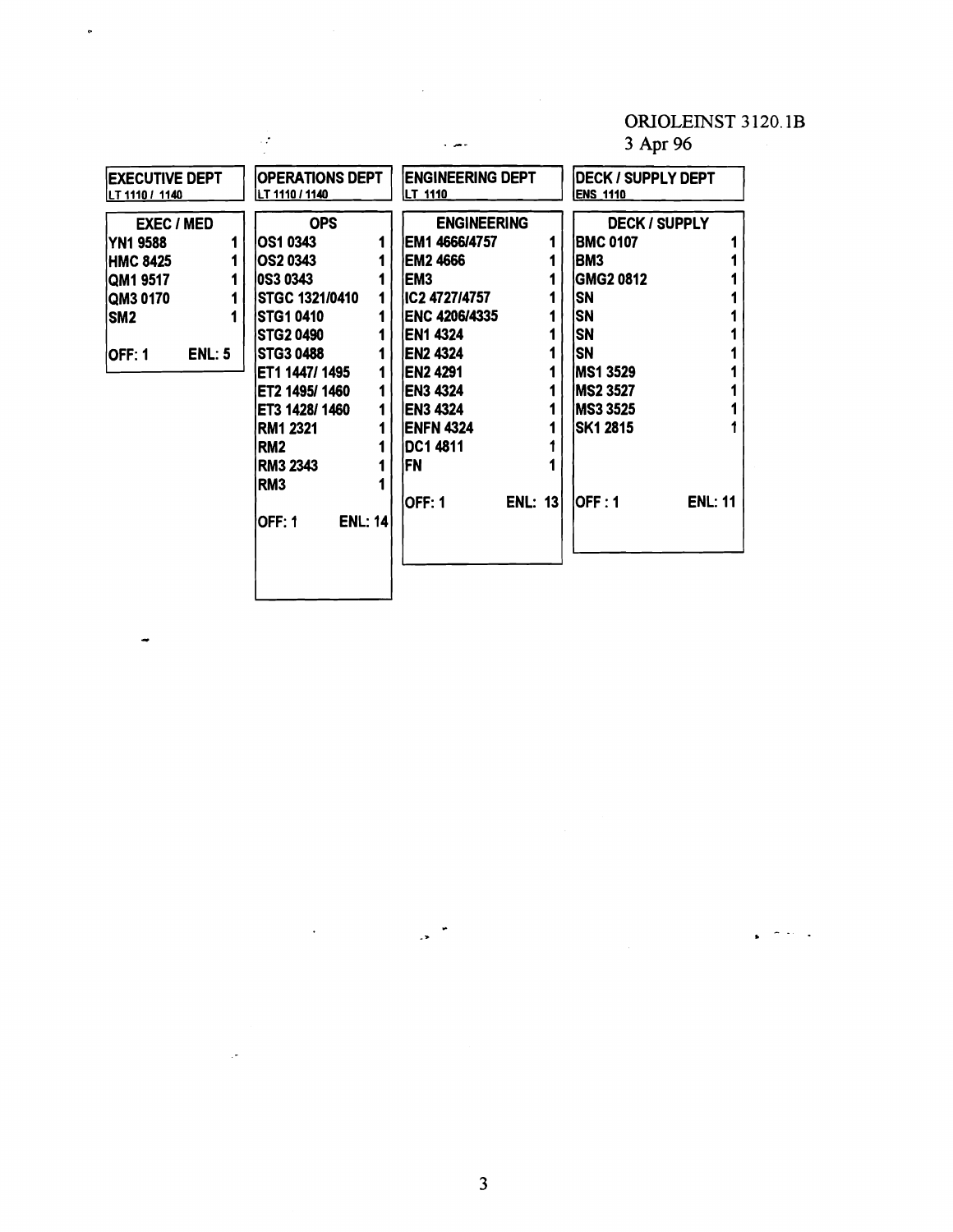#### 26 APR 1998 QUICK SCHEDULE REPORT : ORIOLE (MHC 55) N21936 : **FY-98** 4-2

PERSTEMPO: +058 OPTEMPO: 016 FUEL BURN: 0

 $\mathbf{v}$ 

| 20 NOV K001<br>01 JAN - 31 MAR<br>HPO<br>INGLESIDE<br>Е<br>INGLESIDE<br>20 NOV K001<br>01 JAN - 04 JAN E<br><b>HOLUPK</b><br>07 JAN K006<br>01 JAN - 31 MAR<br>C<br>ASGN<br>TG 046.2<br>05 JAN - 09 JAN<br>UPK<br>07 JAN K006<br>Е<br>INGLESIDE<br>16 JAN K009<br>05 JAN - 27 FEB<br>MWTC SCHOOL SHIP<br><b>NOTE</b><br>C<br>08 JAN K007<br>10 JAN - 10 JAN<br><b>NRT</b><br>CORPUS CHRISTI TX OA<br>Е<br>16 JAN K009<br>11 JAN - 13 JAN<br><b>UPK</b><br>INGLESIDE<br>Е<br>16 JAN K009<br>12 JAN - 13 JAN<br><b>TNGSUP</b><br>INGLESIDE MWTC A SCHOOSCHEDULE PROMULGATED ELSEWHERE<br>C<br>CORPUS CHRISTI TX OA<br>16 JAN K009<br>14 JAN - 14 JAN<br><b>TNGSVCS</b><br>E<br>16 JAN K009<br>14 JAN - 14 JAN<br>PCOSS<br>CORPUS CHRISTI TX OA<br>C<br>16 JAN K009<br>14 JAN - 14 JAN<br>LARR<br>c<br>INGLESIDE<br>05 FEB K013<br>15 JAN - 06 FEB<br>UPK<br><b>INGLESIDE</b><br>Е<br>16 JAN K009<br>20 JAN - 20 JAN<br>TNGSUP<br>INGLESIDE MWTC A SCHOOSCHEDULE PROMULGATED ELSEWHERE<br>C<br>16 JAN K009<br>22 JAN - 22 JAN<br><b>TNGSUP</b><br>C<br>INGLESIDE MWTC A SCHOOSCHEDULE PROMULGATED ELSEWHERE<br>08 JAN K007<br>26 JAN - 30 JAN<br>MATINSP<br>INGLESIDE DEI<br>- C<br>16 JAN K009<br>26 JAN - 26 JAN<br><b>TNGSUP</b><br>INGLESIDE MWTC A SCHOOSCHEDULE PROMULGATED ELSEWHERE<br>- C<br>08 JAN K007<br>07 FEB - 08 FEB<br><b>NRT</b><br>CORPUS CHRISTI TX OA<br>Е<br>25 MAR K019<br>09 FEB - 16 FEB<br>UPK<br><b>INGLESIDE</b><br>Е<br>25 MAR K019<br>17 FEB - 17 FEB<br>ESAIL<br>MOBILE AL<br>Е<br>25 MAR K019<br>ENR<br>MOBILE AL<br>18 FEB - 19 FEB<br>Е<br>$\mathbf{I}$<br>25 MAR K019<br><b>ENRAT</b><br>MOBILE AL<br>20 FEB - 20 FEB<br>Е<br>03 MAR K021<br>21 FEB - 26 FEB<br>VST<br>MOBILE AL<br>Е<br>03 MAR K021<br><b>ESAIL</b><br><b>INGLESIDE</b><br>27 FEB - 27 FEB<br>Е<br>03 MAR K021<br>28 FEB - 01 MAR<br>E<br><b>ENR</b><br><b>INGLESIDE</b><br>12 MAR K024<br>02 MAR - 02 MAR<br>ARR<br>E<br>INGLESIDE<br>07 JAN K006<br>03 MAR - 08 MAR<br>UPK<br><b>INGLESIDE</b><br>E<br>08 JAN K007<br>07 MAR - 08 MAR C<br><b>NRTIPT</b><br><b>INGLESIDE</b><br>20 NOV K001<br>09 MAR - 31 MAR E<br><b>PMA</b><br>INGLESIDE<br>08 JAN K007<br>09 MAR - 31 MAR<br><b>TECHAV</b><br>INGLESIDE OE82 JMCIS ISCHEDULE PROMULGATED ELSEWHERE<br><b>C</b><br>16 JAN K009<br>23 MAR - 23 MAR C<br>HULLCLN<br><b>INGLESIDE</b> | <b>CHANGE DATA</b> | START | <b>END</b> | <b>EMPLOYMENT</b> | LOCATION AND OTHER SUPPLEMENTAL DATA |
|------------------------------------------------------------------------------------------------------------------------------------------------------------------------------------------------------------------------------------------------------------------------------------------------------------------------------------------------------------------------------------------------------------------------------------------------------------------------------------------------------------------------------------------------------------------------------------------------------------------------------------------------------------------------------------------------------------------------------------------------------------------------------------------------------------------------------------------------------------------------------------------------------------------------------------------------------------------------------------------------------------------------------------------------------------------------------------------------------------------------------------------------------------------------------------------------------------------------------------------------------------------------------------------------------------------------------------------------------------------------------------------------------------------------------------------------------------------------------------------------------------------------------------------------------------------------------------------------------------------------------------------------------------------------------------------------------------------------------------------------------------------------------------------------------------------------------------------------------------------------------------------------------------------------------------------------------------------------------------------------------------------------------------------------------------------------------------------------------------------------------------------------------------------------------------------------------------------------------------------------------------------------------------------------------------------------------------------|--------------------|-------|------------|-------------------|--------------------------------------|
|                                                                                                                                                                                                                                                                                                                                                                                                                                                                                                                                                                                                                                                                                                                                                                                                                                                                                                                                                                                                                                                                                                                                                                                                                                                                                                                                                                                                                                                                                                                                                                                                                                                                                                                                                                                                                                                                                                                                                                                                                                                                                                                                                                                                                                                                                                                                          |                    |       |            |                   |                                      |
|                                                                                                                                                                                                                                                                                                                                                                                                                                                                                                                                                                                                                                                                                                                                                                                                                                                                                                                                                                                                                                                                                                                                                                                                                                                                                                                                                                                                                                                                                                                                                                                                                                                                                                                                                                                                                                                                                                                                                                                                                                                                                                                                                                                                                                                                                                                                          |                    |       |            |                   |                                      |
|                                                                                                                                                                                                                                                                                                                                                                                                                                                                                                                                                                                                                                                                                                                                                                                                                                                                                                                                                                                                                                                                                                                                                                                                                                                                                                                                                                                                                                                                                                                                                                                                                                                                                                                                                                                                                                                                                                                                                                                                                                                                                                                                                                                                                                                                                                                                          |                    |       |            |                   |                                      |
|                                                                                                                                                                                                                                                                                                                                                                                                                                                                                                                                                                                                                                                                                                                                                                                                                                                                                                                                                                                                                                                                                                                                                                                                                                                                                                                                                                                                                                                                                                                                                                                                                                                                                                                                                                                                                                                                                                                                                                                                                                                                                                                                                                                                                                                                                                                                          |                    |       |            |                   |                                      |
|                                                                                                                                                                                                                                                                                                                                                                                                                                                                                                                                                                                                                                                                                                                                                                                                                                                                                                                                                                                                                                                                                                                                                                                                                                                                                                                                                                                                                                                                                                                                                                                                                                                                                                                                                                                                                                                                                                                                                                                                                                                                                                                                                                                                                                                                                                                                          |                    |       |            |                   |                                      |
|                                                                                                                                                                                                                                                                                                                                                                                                                                                                                                                                                                                                                                                                                                                                                                                                                                                                                                                                                                                                                                                                                                                                                                                                                                                                                                                                                                                                                                                                                                                                                                                                                                                                                                                                                                                                                                                                                                                                                                                                                                                                                                                                                                                                                                                                                                                                          |                    |       |            |                   |                                      |
|                                                                                                                                                                                                                                                                                                                                                                                                                                                                                                                                                                                                                                                                                                                                                                                                                                                                                                                                                                                                                                                                                                                                                                                                                                                                                                                                                                                                                                                                                                                                                                                                                                                                                                                                                                                                                                                                                                                                                                                                                                                                                                                                                                                                                                                                                                                                          |                    |       |            |                   |                                      |
|                                                                                                                                                                                                                                                                                                                                                                                                                                                                                                                                                                                                                                                                                                                                                                                                                                                                                                                                                                                                                                                                                                                                                                                                                                                                                                                                                                                                                                                                                                                                                                                                                                                                                                                                                                                                                                                                                                                                                                                                                                                                                                                                                                                                                                                                                                                                          |                    |       |            |                   |                                      |
|                                                                                                                                                                                                                                                                                                                                                                                                                                                                                                                                                                                                                                                                                                                                                                                                                                                                                                                                                                                                                                                                                                                                                                                                                                                                                                                                                                                                                                                                                                                                                                                                                                                                                                                                                                                                                                                                                                                                                                                                                                                                                                                                                                                                                                                                                                                                          |                    |       |            |                   |                                      |
|                                                                                                                                                                                                                                                                                                                                                                                                                                                                                                                                                                                                                                                                                                                                                                                                                                                                                                                                                                                                                                                                                                                                                                                                                                                                                                                                                                                                                                                                                                                                                                                                                                                                                                                                                                                                                                                                                                                                                                                                                                                                                                                                                                                                                                                                                                                                          |                    |       |            |                   |                                      |
|                                                                                                                                                                                                                                                                                                                                                                                                                                                                                                                                                                                                                                                                                                                                                                                                                                                                                                                                                                                                                                                                                                                                                                                                                                                                                                                                                                                                                                                                                                                                                                                                                                                                                                                                                                                                                                                                                                                                                                                                                                                                                                                                                                                                                                                                                                                                          |                    |       |            |                   |                                      |
|                                                                                                                                                                                                                                                                                                                                                                                                                                                                                                                                                                                                                                                                                                                                                                                                                                                                                                                                                                                                                                                                                                                                                                                                                                                                                                                                                                                                                                                                                                                                                                                                                                                                                                                                                                                                                                                                                                                                                                                                                                                                                                                                                                                                                                                                                                                                          |                    |       |            |                   |                                      |
|                                                                                                                                                                                                                                                                                                                                                                                                                                                                                                                                                                                                                                                                                                                                                                                                                                                                                                                                                                                                                                                                                                                                                                                                                                                                                                                                                                                                                                                                                                                                                                                                                                                                                                                                                                                                                                                                                                                                                                                                                                                                                                                                                                                                                                                                                                                                          |                    |       |            |                   |                                      |
|                                                                                                                                                                                                                                                                                                                                                                                                                                                                                                                                                                                                                                                                                                                                                                                                                                                                                                                                                                                                                                                                                                                                                                                                                                                                                                                                                                                                                                                                                                                                                                                                                                                                                                                                                                                                                                                                                                                                                                                                                                                                                                                                                                                                                                                                                                                                          |                    |       |            |                   |                                      |
|                                                                                                                                                                                                                                                                                                                                                                                                                                                                                                                                                                                                                                                                                                                                                                                                                                                                                                                                                                                                                                                                                                                                                                                                                                                                                                                                                                                                                                                                                                                                                                                                                                                                                                                                                                                                                                                                                                                                                                                                                                                                                                                                                                                                                                                                                                                                          |                    |       |            |                   |                                      |
|                                                                                                                                                                                                                                                                                                                                                                                                                                                                                                                                                                                                                                                                                                                                                                                                                                                                                                                                                                                                                                                                                                                                                                                                                                                                                                                                                                                                                                                                                                                                                                                                                                                                                                                                                                                                                                                                                                                                                                                                                                                                                                                                                                                                                                                                                                                                          |                    |       |            |                   |                                      |
|                                                                                                                                                                                                                                                                                                                                                                                                                                                                                                                                                                                                                                                                                                                                                                                                                                                                                                                                                                                                                                                                                                                                                                                                                                                                                                                                                                                                                                                                                                                                                                                                                                                                                                                                                                                                                                                                                                                                                                                                                                                                                                                                                                                                                                                                                                                                          |                    |       |            |                   |                                      |
|                                                                                                                                                                                                                                                                                                                                                                                                                                                                                                                                                                                                                                                                                                                                                                                                                                                                                                                                                                                                                                                                                                                                                                                                                                                                                                                                                                                                                                                                                                                                                                                                                                                                                                                                                                                                                                                                                                                                                                                                                                                                                                                                                                                                                                                                                                                                          |                    |       |            |                   |                                      |
|                                                                                                                                                                                                                                                                                                                                                                                                                                                                                                                                                                                                                                                                                                                                                                                                                                                                                                                                                                                                                                                                                                                                                                                                                                                                                                                                                                                                                                                                                                                                                                                                                                                                                                                                                                                                                                                                                                                                                                                                                                                                                                                                                                                                                                                                                                                                          |                    |       |            |                   |                                      |
|                                                                                                                                                                                                                                                                                                                                                                                                                                                                                                                                                                                                                                                                                                                                                                                                                                                                                                                                                                                                                                                                                                                                                                                                                                                                                                                                                                                                                                                                                                                                                                                                                                                                                                                                                                                                                                                                                                                                                                                                                                                                                                                                                                                                                                                                                                                                          |                    |       |            |                   |                                      |
|                                                                                                                                                                                                                                                                                                                                                                                                                                                                                                                                                                                                                                                                                                                                                                                                                                                                                                                                                                                                                                                                                                                                                                                                                                                                                                                                                                                                                                                                                                                                                                                                                                                                                                                                                                                                                                                                                                                                                                                                                                                                                                                                                                                                                                                                                                                                          |                    |       |            |                   |                                      |
|                                                                                                                                                                                                                                                                                                                                                                                                                                                                                                                                                                                                                                                                                                                                                                                                                                                                                                                                                                                                                                                                                                                                                                                                                                                                                                                                                                                                                                                                                                                                                                                                                                                                                                                                                                                                                                                                                                                                                                                                                                                                                                                                                                                                                                                                                                                                          |                    |       |            |                   |                                      |
|                                                                                                                                                                                                                                                                                                                                                                                                                                                                                                                                                                                                                                                                                                                                                                                                                                                                                                                                                                                                                                                                                                                                                                                                                                                                                                                                                                                                                                                                                                                                                                                                                                                                                                                                                                                                                                                                                                                                                                                                                                                                                                                                                                                                                                                                                                                                          |                    |       |            |                   |                                      |
|                                                                                                                                                                                                                                                                                                                                                                                                                                                                                                                                                                                                                                                                                                                                                                                                                                                                                                                                                                                                                                                                                                                                                                                                                                                                                                                                                                                                                                                                                                                                                                                                                                                                                                                                                                                                                                                                                                                                                                                                                                                                                                                                                                                                                                                                                                                                          |                    |       |            |                   |                                      |
|                                                                                                                                                                                                                                                                                                                                                                                                                                                                                                                                                                                                                                                                                                                                                                                                                                                                                                                                                                                                                                                                                                                                                                                                                                                                                                                                                                                                                                                                                                                                                                                                                                                                                                                                                                                                                                                                                                                                                                                                                                                                                                                                                                                                                                                                                                                                          |                    |       |            |                   |                                      |
|                                                                                                                                                                                                                                                                                                                                                                                                                                                                                                                                                                                                                                                                                                                                                                                                                                                                                                                                                                                                                                                                                                                                                                                                                                                                                                                                                                                                                                                                                                                                                                                                                                                                                                                                                                                                                                                                                                                                                                                                                                                                                                                                                                                                                                                                                                                                          |                    |       |            |                   |                                      |
|                                                                                                                                                                                                                                                                                                                                                                                                                                                                                                                                                                                                                                                                                                                                                                                                                                                                                                                                                                                                                                                                                                                                                                                                                                                                                                                                                                                                                                                                                                                                                                                                                                                                                                                                                                                                                                                                                                                                                                                                                                                                                                                                                                                                                                                                                                                                          |                    |       |            |                   |                                      |
|                                                                                                                                                                                                                                                                                                                                                                                                                                                                                                                                                                                                                                                                                                                                                                                                                                                                                                                                                                                                                                                                                                                                                                                                                                                                                                                                                                                                                                                                                                                                                                                                                                                                                                                                                                                                                                                                                                                                                                                                                                                                                                                                                                                                                                                                                                                                          |                    |       |            |                   |                                      |
|                                                                                                                                                                                                                                                                                                                                                                                                                                                                                                                                                                                                                                                                                                                                                                                                                                                                                                                                                                                                                                                                                                                                                                                                                                                                                                                                                                                                                                                                                                                                                                                                                                                                                                                                                                                                                                                                                                                                                                                                                                                                                                                                                                                                                                                                                                                                          |                    |       |            |                   |                                      |
|                                                                                                                                                                                                                                                                                                                                                                                                                                                                                                                                                                                                                                                                                                                                                                                                                                                                                                                                                                                                                                                                                                                                                                                                                                                                                                                                                                                                                                                                                                                                                                                                                                                                                                                                                                                                                                                                                                                                                                                                                                                                                                                                                                                                                                                                                                                                          |                    |       |            |                   |                                      |
|                                                                                                                                                                                                                                                                                                                                                                                                                                                                                                                                                                                                                                                                                                                                                                                                                                                                                                                                                                                                                                                                                                                                                                                                                                                                                                                                                                                                                                                                                                                                                                                                                                                                                                                                                                                                                                                                                                                                                                                                                                                                                                                                                                                                                                                                                                                                          |                    |       |            |                   |                                      |

Fruch (6)

 $\sim 1$ 

 $\alpha$  $\ddot{\mathbf{y}}$ 

 $\mathcal{L}$ 

PAGE 1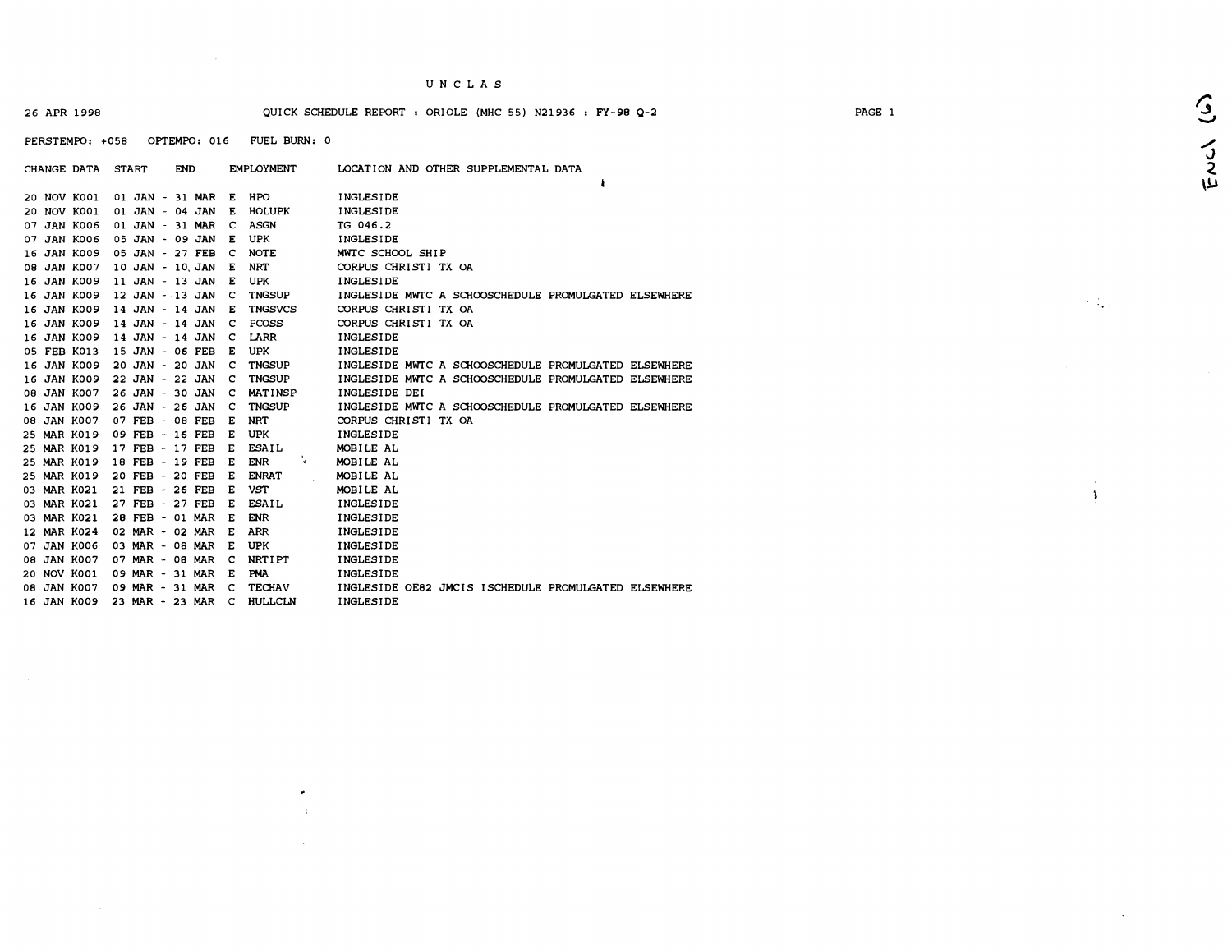$\sim 10^6$ 

29 JUL 1998 QUICK SCHEDULE REWRT : ORIOLE (MHC 55) N21936 : FY-98 **Q-3** PAGE 1

PERSTEMPO: +051 OPTEMPO: 028 FUEL BURN: 0

| CHANGE DATA START  | <b>END</b>             | <b>EMPLOYMENT</b>                        | LOCATION AND OTHER SUPPLEMENTAL DATA                 |
|--------------------|------------------------|------------------------------------------|------------------------------------------------------|
|                    |                        |                                          |                                                      |
| 13 FEB K001        | 01 APR - 30 JUN        | HPO<br>E                                 | <b>INGLESIDE</b>                                     |
| 23 APR K015        | 01 APR - 05 MAY        | PMA<br>Е                                 | <b>INGLESIDE</b>                                     |
| 05 MAR K004        | 01 APR - 30 JUN        | <b>ASGN</b><br>c                         | TG 046.2                                             |
| <b>10 MAR K005</b> | 01 APR - 29 APR        | <b>TECHAV</b><br>c                       | INGLESIDE FTSCLANT                                   |
| 10 MAR K005        | 04 APR - 05 APR        | <b>NRTIPT</b><br>C                       | <b>INGLESIDE</b>                                     |
| 10 MAR K005        | 06 APR - 08 MAY        | <b>IMAV</b><br>C                         | INGLESIDE SIMA INGLESISCHEDULE PROMULGATED ELSEWHERE |
| 05 MAR K004        | 13 APR - 17 APR        | <b>TNG</b><br>- C                        | INGLESIDE EA                                         |
| 10 MAR K005        | 24 APR - 29 APR        | <b>TECHAV</b><br>C                       | INGLESIDE NAVSEA PMS 3SCHEDULE PROMULGATED ELSEWHERE |
| 30 MAR K010        | 02 MAY - 03 MAY        | <b>NRTIPT</b><br>C                       | <b>INGLESIDE</b>                                     |
| 23 APR K015        | 06 MAY - 06 MAY        | <b>STRL</b><br>Е                         | CORPUS CHRISTI TX OA                                 |
| 13 FEB K001        | 07 MAY - 08 MAY        | <b>PMA</b><br>Е                          | <b>INGLESIDE</b>                                     |
| <b>30 MAR K010</b> | 09 MAY - 10 MAY        | IPT<br>E                                 | INGLESIDE                                            |
| 05 MAR K004        | 11 MAY - 11 MAY        | <b>EXER</b><br>Е                         | CORPUS CHRISTI TX OA GSCHEDULE PROMULGATED ELSEWHERE |
| 28 MAY K025        | 12 MAY - 13 MAY        | <b>IPT</b><br>Е                          | INGLESIDE GOMEX 98-1                                 |
| 05 MAR K004        | 14 MAY - 18 MAY        | <b>EXER</b><br>Е                         | CORPUS CHRISTI TX OA GSCHEDULE PROMULGATED ELSEWHERE |
| 22 OCT K034        | 19 MAY - 03 JUN        | <b>UPK</b><br>Е                          | INGLESIDE                                            |
| 10 MAR K005        | 23 MAY - 18 JUN        | <b>TECHAV</b><br>C                       | INGLESIDE CSS                                        |
| 14 APR K013        | 29 MAY - 03 JUN        | <b>TECHAV</b><br>C                       | INGLESIDE SSO-109 MSCSSCHEDULE PROMULGATED ELSEWHERE |
| 30 APR K017        | 01 JUN - 12 JUN        | <b>IMAV</b><br>c                         | INGLESIDE SIMA INGLESISCHEDULE PROMULGATED ELSEWHERE |
| 22 OCT K034        | 04 JUN - 04 JUN        | <b>ECAL</b><br>$\blacktriangleleft$<br>Е | CORPUS CHRISTI TX OA: SCHEDULE PROMULGATED ELSEWHERE |
| 30 MAR K010        | 04 JUN - 04 JUN        | - C<br>HULLCLN<br>$\mathbf{R}$           | <b>INGLESIDE</b>                                     |
| 22 OCT K034        | 05 JUN - 18 JUN        | <b>RAV</b><br>E                          | INGLESIDE TX: ISIC                                   |
| <b>10 MAR K005</b> | <b>06 JUN - 07 JUN</b> | <b>NRTIPT</b><br>c                       | <b>INGLESIDE</b>                                     |
| <b>10 MAR K005</b> | 13 JUN - 18 JUN        | <b>TECHAV</b><br>- C                     | INGLESIDE NUWC KEYPORTSCHEDULE PROMULGATED ELSEWHERE |
| 02 JUN K028        | 15 JUN - 18 JUN        | <b>TECHAV</b><br>c                       | INGLESIDE MNS AN/SLO-4SCHEDULE PROMULGATED ELSEWHERE |
| 02 JUN K028        | 15 JUN - 18 JUN        | <b>TECHAV</b><br>с                       | INGLESIDE IMPLEMENT SOSCHEDULE PROMULGATED ELSEWHERE |
| 28 MAY K025        | 19 JUN - 22 JUN        | <b>GRUSL</b><br>E                        | PANAMA CITY FL                                       |
| 28 MAY K025        | 23 JUN - 25 JUN        | E<br><b>MCMTNG</b>                       | PANAMA CITY FL HUNTEX SCHEDULE PROMULGATED ELSEWHERE |
| 28 MAY K025        | 26 JUN - 28 JUN        | Е<br><b>VST</b>                          | PANAMA CITY FL                                       |
| 28 MAY K025        | 29 JUN - 30 JUN        | Е<br><b>MCMTNG</b>                       | PANAMA CITY FL HUNTEX SCHEDULE PROMULGATED ELSEWHERE |

 $\ddot{\phantom{0}}$ 

 $\overline{\mathbf{A}}$ 

 $\sim 10^7$ 

 $\sim 100$  km s  $^{-1}$ 

 $\sim 10^7$ 

 $\sim 100$ 

 $\cdot$  $\mathbf{A}$ 

 $\sim$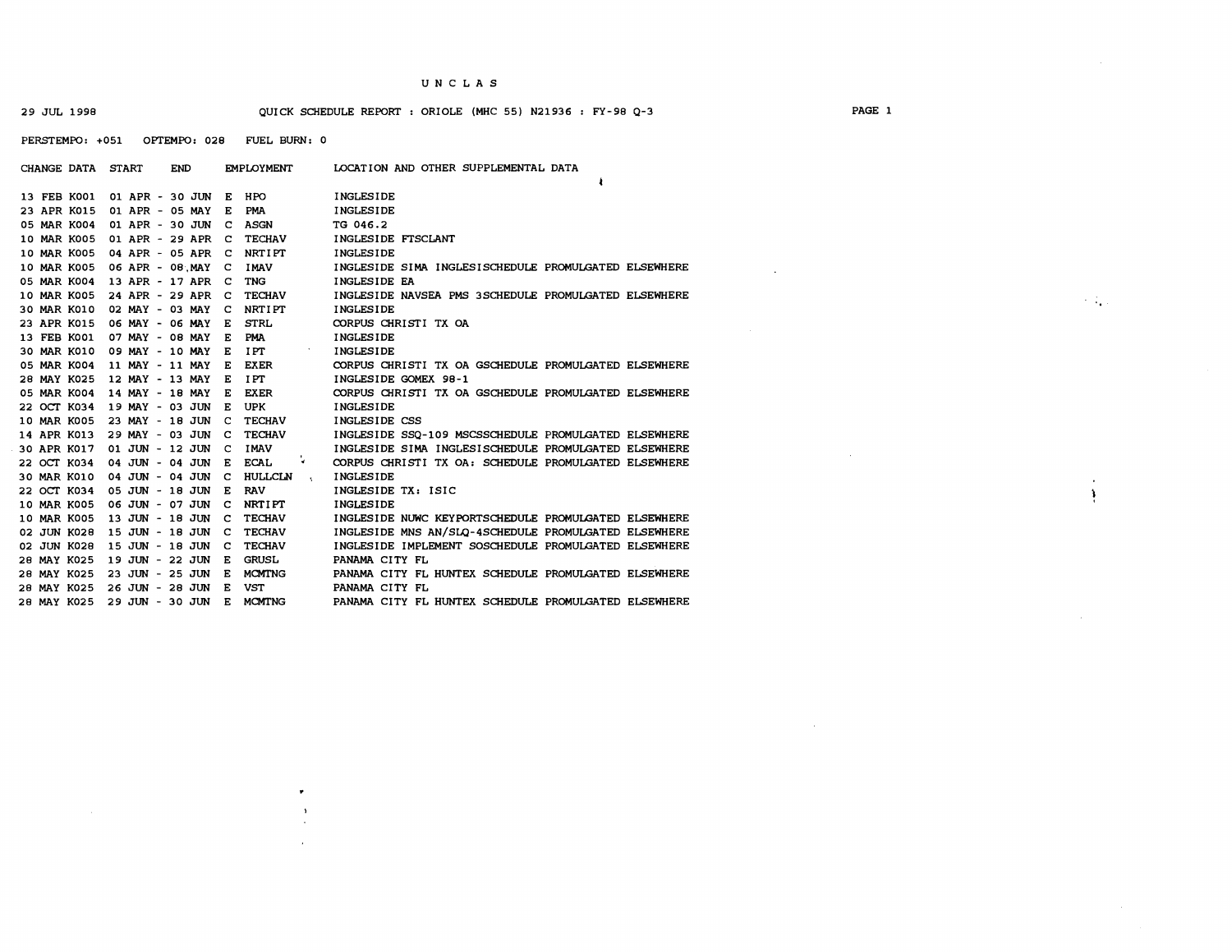#### 22 SEP 1998 QUICK SCHEDULE REWRT : ORIOLE (MHC 55) N21936 : FY-98 Q-4

PERSTEMPO: +060 OPTEMPO: 013 FUEL BURN: 0

| CHANGE DATA START |                 | END | <b>EMPLOYMENT</b>      | LOCATION AND OTHER SUPPLEMENTAL DATA                  |
|-------------------|-----------------|-----|------------------------|-------------------------------------------------------|
|                   |                 |     |                        |                                                       |
| 11 JUN K001       | 01 JUL - 30 SEP |     | HPO<br>Е               | INGLESIDE                                             |
| 13 JUL K009       | 01 JUL - 01 JUL |     | <b>MCMTNG</b><br>Е     | PANAMA CITY FL OA: HUNTSCHEDULE PROMULGATED ELSEWHERE |
| 11 JUN K001       | 01 JUL - 30 SEP |     | <b>ASGN</b><br>C       | TG 046.2                                              |
| 27 JUL K013       | 02 JUL - 02 JUL |     | <b>ENR</b><br>E        | ST PETERSBURG FL                                      |
| 07 SEP K025       | 03 JUL - 05 JUL |     | <b>VST</b><br>Е        | ST PETERSBURG FL                                      |
| 11 JUN K001       | 03 JUL - 03 JUL |     | ARR<br>C               | PENSACOLA FL $-\mathbb{Q}$ -                          |
| 11 JUN K001       | 06 JUL - 09 JUL |     | <b>ENR</b><br>Е        | INGLESIDE                                             |
| 11 JUN K001       | 10 JUL - 12 JUL |     | UPK<br>E               | INGLESIDE                                             |
| 13 JUL K009       | 13 JUL - 19 JUL |     | <b>RAV</b><br>E        | INGLESIDE TX: ISIC                                    |
| 11 JUN K001       | 20 JUL - 22 JUL |     | CART <sub>2</sub><br>Е | INGLESIDE                                             |
| 30 AUG K023       | 23 JUL - 24 JUL |     | TSTA1<br>Е             | CORPUS CHRISTI TX OA ISCHEDULE PROMULGATED ELSEWHERE  |
| 30 AUG K023       | 25 JUL - 21 AUG |     | UPK<br>Е<br>$\sim$     | INGLESIDE                                             |
| 13 AUG K021       | 05 AUG - 06 AUG |     | HULLCLN<br>c           | INGLESIDE                                             |
| 07 SEP K025       | 22 AUG - 23 AUG |     | <b>NRTIPT</b><br>Е     | INGLESIDE                                             |
| 13 AUG K021       | 24 AUG - 24 AUG |     | I PT<br>Е              | INGLESIDE                                             |
| 13 AUG K021       | 25 AUG - 28 AUG |     | <b>MCMTNG</b><br>Е     | CORPUS CHRISTI TX OA                                  |
| 11 JUN K001       | 29 AUG - 13 SEP |     | UPK<br>Е               | <b>INGLESIDE</b>                                      |
| 13 AUG K021       | 31 AUG - 04 SEP |     | <b>TECHAV</b><br>с     | INGLESIDE JMCIS UPGRADSCHEDULE PROMULGATED ELSEWHERE  |
| 27 JUL K013       | 12 SEP - 13 SEP |     | <b>NRTIPT</b><br>- C   | INGLESIDE                                             |
| 17 SEP K031       | 14 SEP - 16 SEP |     | <b>TSTA2IPT</b><br>Е   | INGLESIDE<br>G CERT                                   |
| 17 SEP K031       | 17 SEP - 17 SEP |     | TSTA <sub>2</sub><br>Е | CORPUS CHRISTI TX OA: SCHEDULE PROMULGATED ELSEWHERE  |
| 09 SEP K028       | 18 SEP - 18 SEP |     | TSTA2IPT<br>Е          | <b>INGLESIDE</b>                                      |
| 09 SEP K028       | 19 SEP - 20 SEP |     | IPT<br>Е               | <b>INGLESIDE</b>                                      |
| 13 JUL K009       | 21 SEP - 30 SEP |     | <b>RAV</b><br>Е        | INGLESIDE TX: ISIC                                    |

 $\pmb{v}$ 

#### PAGE 1

 $\sim 10^7$ 

 $\sim 100$ 

 $\mathcal{A}^{\pm}$  $\mathbf{y}$